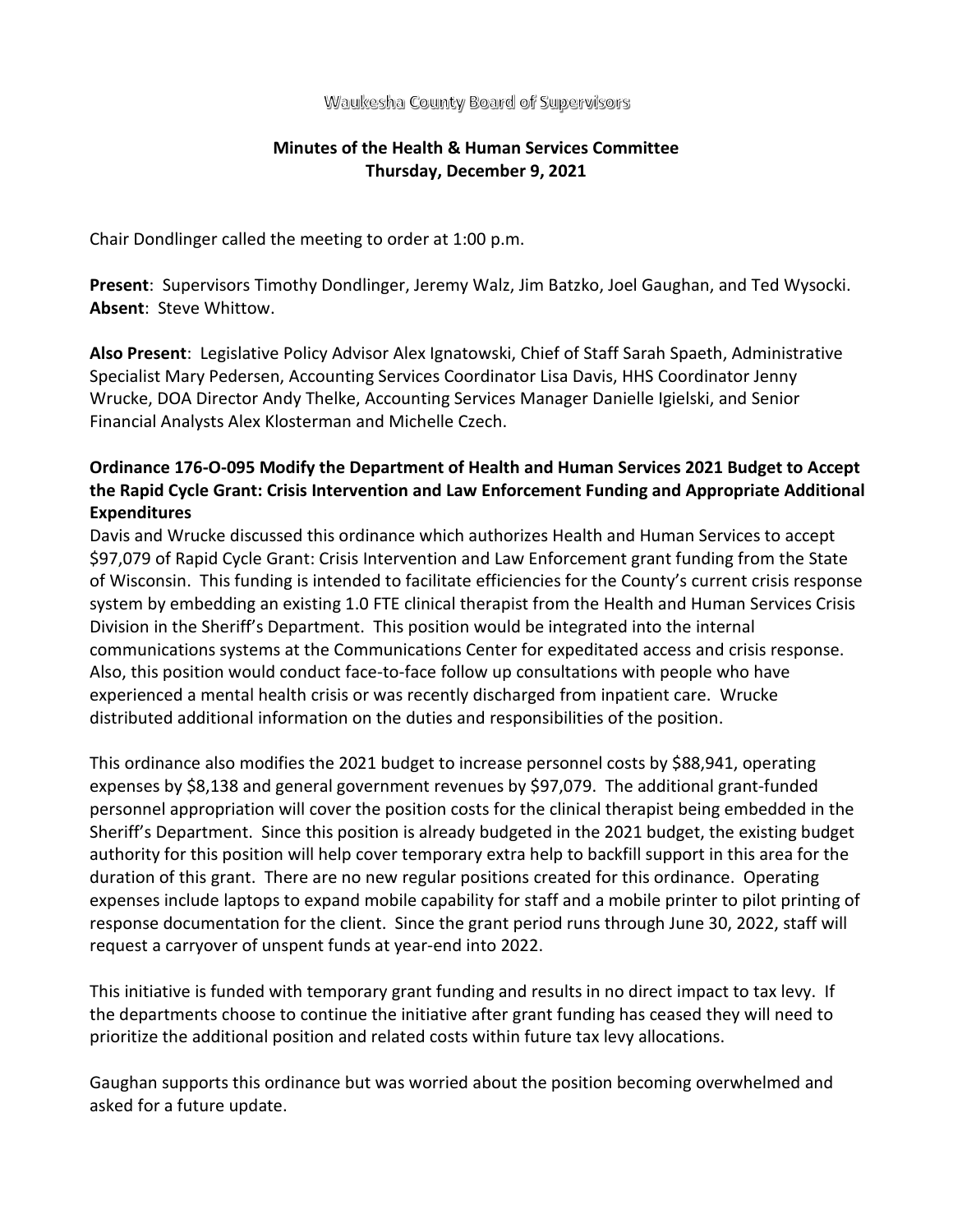MOTION: Gaughan moved, second by Batzko to approve Ordinance 176-O-095. Motion carried 5-0.

## **Ordinance 176-O-096 Apply for and Accept Federal Emergency Management Agency Funds for Eligible Pandemic Related Costs and Accept Wisconsin Department of Health Services Federal American Rescue Plan Act Funding Allocation for Pandemic Related Costs**

Thelke, Igielski, and Czech were present to discuss this ordinance which authorizes the Health and Human Services Public Health Division to accept American Rescue Plan Act (ARPA) funding administered through the State Department of Health Services for pandemic response, mitigation and recovery efforts. This ordinance also authorizes the Public Health Division to accept Federal Emergency Management Agency (FEMA) funding to allow for 100% reimbursement of vaccination clinic expenses, public facility mitigation expenses, and personal protective equipment purchases. The department is analyzing costs incurred and prioritizing using funding sources with the most restrictions first. Thelke also gave a brief update on 2021 financials related to the COVID pandemic.

The 2021 budget contains sufficient expenditure authority to cover the estimated pandemic response costs of approximately \$6.9 million. Pandemic response costs of \$4.7 million have been claimed against other funding sources received from the State and \$0.4 million will funded with the County's direct ARPA allocation. The funds accepted through this ordinance will be used as follows:

|                                              | <b>DHS-ARPA</b> | <b>FEMA</b> |
|----------------------------------------------|-----------------|-------------|
| <b>Vaccination Clinic</b>                    |                 | 902,000     |
| Contact Tracing and Disease Investigation    | 730,000         |             |
| <b>Testing</b>                               | 11,000          |             |
| <b>Emergency Operation Center Activities</b> | 53,000          |             |
| COVID Call Center/Telehealth                 | 57,000          |             |
| <b>Public Facility Mitigation</b>            |                 | 21,000      |
| Personal Protective Equipment                |                 | 29,000      |
| Total                                        | 851,000         | 952,000     |

FEMA funding also allows for up to 5% administrative cost recovery (nearly \$50,000) associated with this funding. This ordinance provides grant funding for staff time that was already included in the base budget. Revenues above the base budget will result in a positive fund balance impact.

MOTION: Wysocki moved, second by Walz to approve Ordinance 176-O-096. Motion carried 5-0.

### **Nomination and Election of Vice-Chair**

MOTION: Gaughan moved, second by Batzko to elect Walz as Vice Chair of the Health & Human Services Committee. Motion carried 5-0.

MOTION: Walz moved, second by Batzko to elect Gaughan as Secretary of the Health & Human Services Committee. Motion carried 5-0.

### **Approve Minutes of October 26**

MOTION: Wysocki moved, second by Batzko to approve the minutes of October 26. Motion carried 5-0.